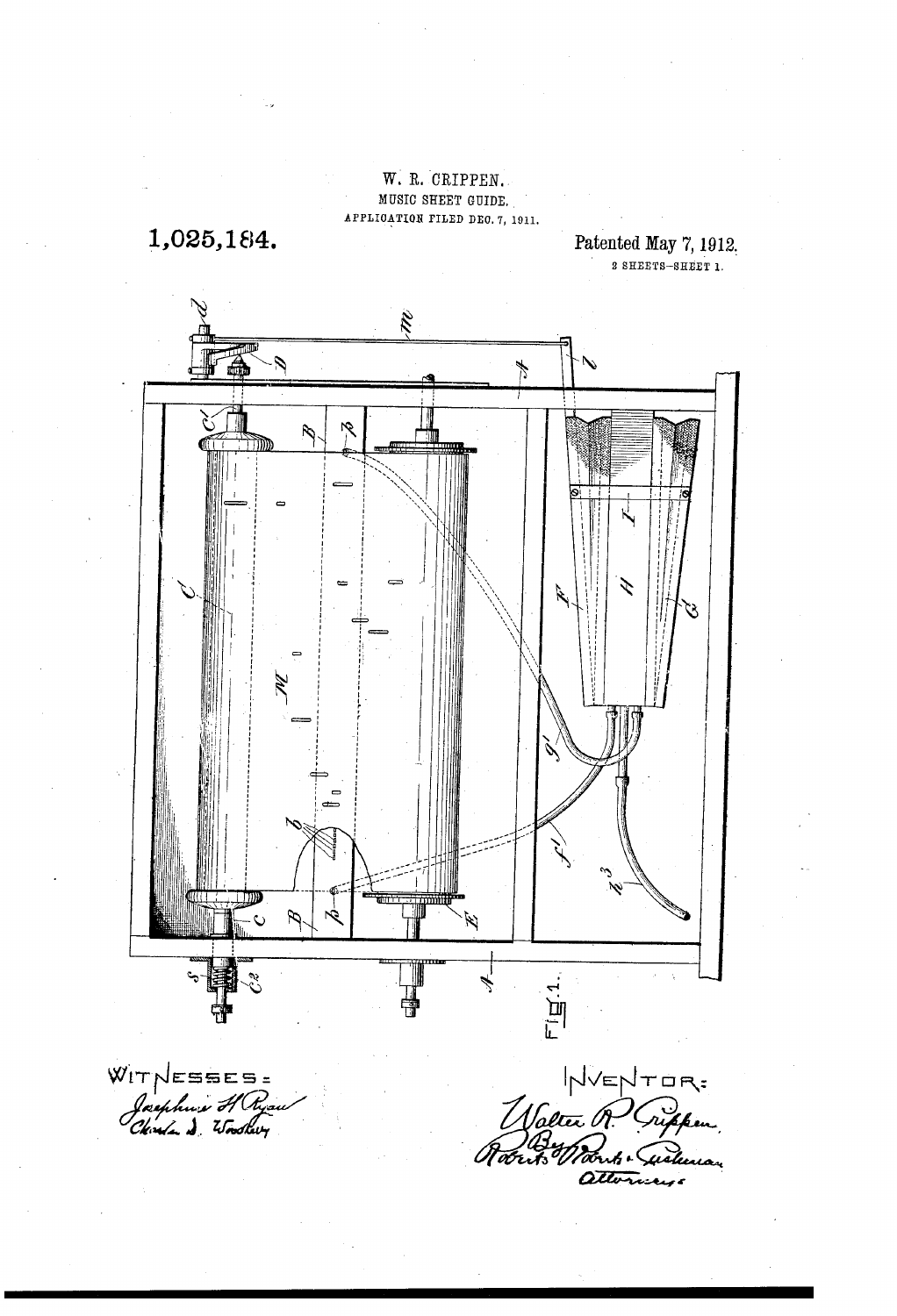# W. R. CRIPPEN. MUSIC SHEET GUIDE. APPLICATION FILED DEC. 7, 1911.

1,025,184.

Patented May 7, 1912.  $2$  SHEETS-SHEET 2.





WIT ESSES=<br>Josephune S. Ryau

Maltin A Lupp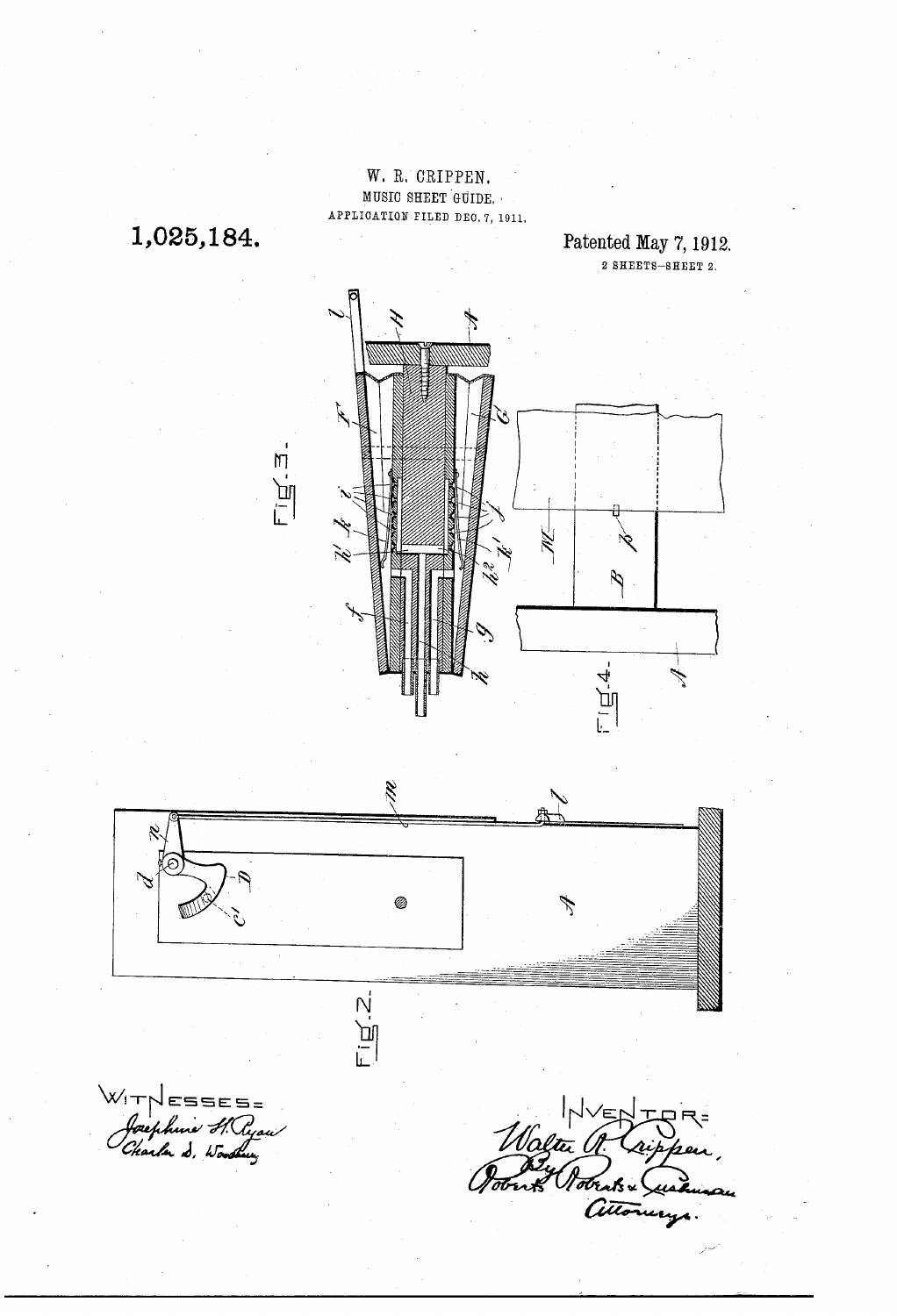# UNITED STATES PATENT OFFICE.

### WALTER R. CRIPPEN, OF NEWTON, MASSACHUSETTS, ASSIGNOR TO VOSE & SONS PIANO COMPANY, OF BOSTON, MASSACHUSETTS, A CORPORATION OF MAINE,

#### MUSIC-SHEET GUIDE.

# 1,025,184. Specification of Letters Patent. Patented May 7, 1912.

Application filed December 7, 1911. Serial No. 664,440.

# To all whom it may concern;

Be it known that I, WALTER R. CRIPPEN, a citizen of the United States, and resident of Newton, in the county of Middlesex and

and useful Improvements in Music-Sheet Guides, of which the following is a specification.<br>This invention relates to pneumatic guide

10 mechanisms for traveling music sheets, and its object is to provide an improved and a more sensitive and immediately responsive device than has heretofore been produced<br>for maintaining correct registration be-<br>15 tween the perforations of a music sheet and

strument, and one in which the pneumatic<br>motor for effecting the adjustment between<br>20 the music sheet and the tracker bar is conthe pneumatic music apertures in the tracker bar of an automatic musical in

tinuously in operation.<br>
Pneumatic guiding mechanisms have<br>
heretofore been devised for this purpose in heretofore been devised for this purpose in which the pneumatic guide openings governing the two bellows motors which effect the adjustment between the music sheet and 25 the tracker bar, are maintained closed when<br>the music sheet is in its normal position and is running in correct registration with the 30 tracker bar. In such apparatus a lateral deviation of the music sheet if carried far enough opens one or the other of said nor-<br>mally closed guide openings and thereby<br>inaugurates the action of the corresponding<br>35 bellows motor which, in turn, effects the ad-<br>iustment between the music sheet and the tracker bar. In contrivances of this sort it will be seen that both bellows motors for 40 it will be seen that both bellows motors for adjusting the music sheet are normally maintained in inoperative condition; that never more than one of them is brought into operation at a time; that the corrective effect in the adjustment of the music sheet is dependent on the action of one bellows mo-<br>tor independent of the other which is held 45 inoperative; and that until the music sheet deviates far enough from its true path to uncover one of the guide posts, the action of the corresponding bellows motor for adjusting the sheet will not be inaugurated.<br>The result is that a slight deviation of the 50 music sheet from its true and normal path may be sufficient to prevent the accurate registration of the perforations of the music

 $-55$ sheet with the music apertures of the tracker

bar, but may also be insufficient to open one of the guide apertures, since the margin of the music sheet must overlie the guide apertures far enough to act as an air tight. valve to close the guide aperture. Fur- 60 thermore, if the sheet moves far enough to begin to uncover one of the guide openings, the other necessarily remaining closed, the slight opening thus at first effected may not thereby to respond emphatically enough instantly to restore the music sheet and tracker bar to accurate adjustment. Again, there is a tendency in such devices, when one of 70 sheet to be shifted too far and so to bring the other motor into operation, thus producing a laterally reciprocating movement of the music sheet by reason of the alternate be sufficient to enable the bellows governed 65 75

The purpose of the present invention is to render the pneumatic means for restoring the adjustment between the music sheet and the tracker bar more sensitive to slight de viations of the music sheet and more in stantly and completely responsive to such deviations, and otherwise to remedy the defects in the guide mechanisms heretoric used. To this end I arrange the guide openings or ports which govern the pneumatic means for adjusting the music sheet and tracker bar, so that when the music<br>sheet is running in its true and normal path<br>and registering accurately with the tracker equally, but not wholly, open, thus holding<br>the pneumatic adjusting means controlled 80 openings or ports which govern the pneu- 85 bar, said guide ports will be partially and 90 by said ports always in operation and normally balanced under equal air tension, and when the music sheet tends to deviate from 95 said normal position any lateral deviation<br>thereof effects simultaneously the increase<br>of the area of the opening of one of said of the area of the opening of one of said guide ports and the reduction of the area of the opening of the other guide port, thereby governing the pneumatic adjusting means by the differential between said areas.<br>Thus it will be seen that the pneumatic ad-<br>justing means instead of being normally in-<br>operative, are at all times normally in op-. 1<br>eration, and that the slightest deviation the music sheet will not only instantly enlarge the opening of one of the guide ports, large the opening of one of the guide ports, thereby producing an instantaneous effect upon the pneumatic adjusting motor with  $10$ 00 105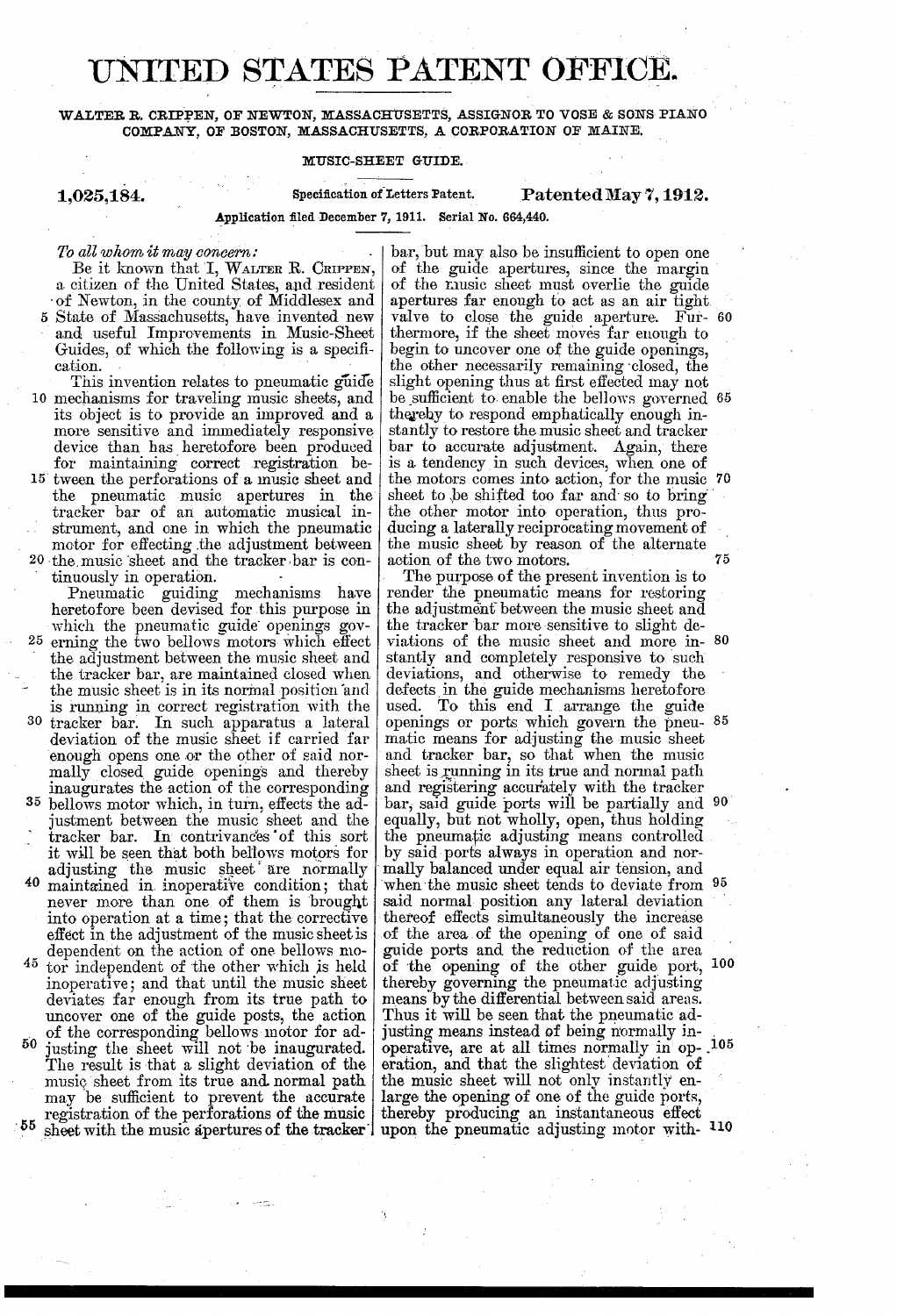out waiting for the uncovering of a normally covered guide port as heretofore, but<br>at the same time reduces the area of the opening of the other guide port, thereby<br>gaining the increased effect of the differential between the two open areas of the guide ports upon the pneumatic means governed thereby.

In the accompanying drawings, which 10 illustrate the preferred embodiment of my invention,—Figure 1 is a front elevation of a spool box mechanism of a mechanical piano player in which my improved music<br>sheet 'guide is incorporated. Fig. 2 is an<br>15 end elevation of the spool box mechanism shown in Fig. 1 viewed from the right of<br>Fig. 1; Fig. 3 is a longitudinal, central section through the pneumatic motor which effects the adjustment between the music 20 sheet and the tracker bar; and Fig. 4 is an enlarged detail view in front elevation showing the normal relation between the edge of the music sheet and the guide port controlled thereby.

25 A represents the casing or support for the operating parts of the music sheet and<br>guide mechanism, and B the tracker bar mounted on said supports and having the<br>usual pneumatic music openings  $b$ . The usual pneumatic music openings  $b$ . 30 music roll or spool C is journaled as usual on spindles,  $c$  and  $c'$ , which are arranged to slide lengthwise in the casing A to provide for relative adjustment between the music sheet and the tracker bar. A coil spring, 35  $s$ , in a housing,  $c^2$ , secured to the casing  $\overline{A}$ normally urges the spindles and the music roll C toward the right as viewed in Fig. 1, and a segmental cam, D, pivoted to swing on an axis,  $d$ , engages the end of spindle,  $c'$ ,  $40\,$ and limits and adjusts the endwise movement of said spindles and music roll. E is the winding roll or drawing roll for drawing the music sheet M from the music roll across the tracker bar. The parts thus far 45 described may be of usual construction and<br>constitute no part of my present invention. The tracker bar, B, is provided with two pneumatic guide ports,  $p, p$ , spaced apart a distance between centers equal to the stand-50 ard width generally employed in music sheets. When the music sheet is in its normal, central position as shown in the drawings with its perforations registering accurately with the music apertures,  $b$ , in the <sup>55</sup> tracker bar, the margins of the music sheet extend part way across said guide ports,  $p$ ,  $p$ , (Figs. 1 and 4) leaving said guide ports partially and equally open, thereby admitting air equally to the two sides of the pneumatic motor which effects the adjustment of  $60\,$ the music sheet, in both sides of which motor an equal and balanced air tension is normally maintained, thereby maintaining said motor in balanced condition and hold-85 ing said music roll and tracker bar in eqn-

stant adjustment so long as the port openings remain equal.

The pneumatic motor as herein shown consists of two bellows compartments, F and G, separated by a central partition wall 70 H which is rigidly secured to the frame or<br>casing A. The outer walls or leaves of the<br>two bellows, F and G, are connected by a link, I, so that both will move together as one part. Bellows F communicates through 75 due f and pipe f' with the left hand guide<br>port, p, and bellows G communicates<br>through duct g and pipe g' with the right<br>hand port, p. A suction passage, b, connected by pipe,  $h^s$ , with suitable exhaust 80 mechanism, such as the usual pumping apparatus of the instrument (not shown), communicates through branches,  $h'$  and  $h^2$ , and several small ports,  $i$  and  $j$ , with the bellows,  $F$ , and  $G$ , respectively. Two leaf 85 spring valves,  $k$  and  $k'$ , are secured to the<br>inner walls of bellows,  $F$  and  $G$ , respectively, extend toward the fulcrums of said bellows, and bear at their free ends against the outer leaves of said bellows. When the 90 two bellows compartments, F and G, are in the position shown in Fig. 3, that is, distended to equal extent, the valves, k and  $k'$ , respectively, leave open the same number of ports,  $i$  and  $j$ , and equal tension will be  $95$  maintained in bellows  $F$  and  $G$  by the suction passage,  $h$ .

Motion is communicated from the pneumatic motor to the cam D for shifting the music roll C, through arm  $i$  secured to the 100 outer wall of bellows F, link m, and arm n,

which swings cam  $D$  on its axis,  $d$ .<br>The operation of the device is as follows: When the music sheet, M, is running true or in correct registration with the tracker 105 bar, the two guide ports,  $p, p$ , are open to an equal extent and admit equal amounts of air to the bellows compartments, F and G, of the motor, which are also in their normal or central position with respect to the wall 110  $H$  as shown in Fig. 3, and are consequently under equal or balanced air tension. When the music sheet, M, deviates laterally from its normal path, no matter how slightly, the equality of area of the guide port spen-  $115$ ings is instantly upset by the enlargement of one of the guide port openings and the simultaneous and corresponding reduction of the other, which instantly increases the supply of air to one of the bellows com- 120 partments and correspondingly decreases the supply of air to the other bellows compartment, with the result that the balance between the two bellows compartments, F and G, is also upset causing the one receiv- 125 ing the greater supply of air to expand and the other to collapse. This movement of the motor is imparted through the intervening mechanism to the music roll C which is shifted endwise in the required direction 130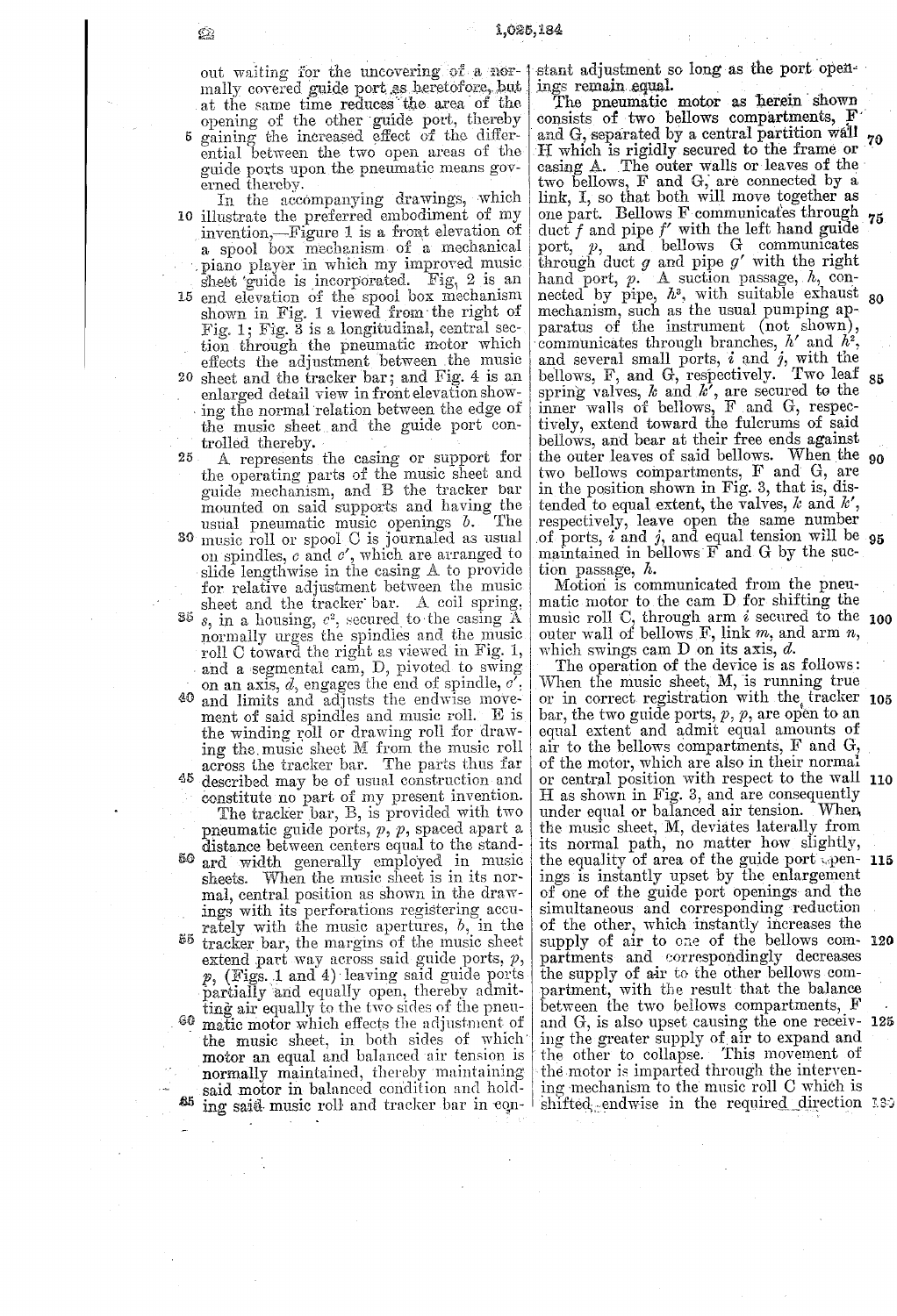and restores the music sheet to its correct ports and thereby upsets the balance of air position with relation to the tracker bar. <br>tension in the two sides of the motor, causposition with relation to the tracker bar.<br>To describe more in detail the operation

of the several elements: Suppose the music  $\delta$  sheet to deviate to the right, as viewed in Fig. 1. The open area of the left hand guide port,  $p$ , would then be increased and the open area of the right hand guide port,  $p$ , would be simultaneously and correspond-

- ic ingly reduced by the lateral shifting of the margins of the music roll which regulate the size of the open area of said guide ports. The supply of air will thereby be increased through pipe  $f'$  to the bellows is compa
- Example the same time correspondingly decreased through the pipe  $g'$  to the bellows compartment G. Bellows F<br>will instantly tend to expand and bellows<br>G will instantly tend to expand and bellows<br>G will instantly tend to
- 20 counter-clockwise direction. spindle  $e'$  will then ride up on the inclined The end of
- cam surface of D which will thereby thrust 25 the music roll C and with it the music sheet M toward the left, compressing spring  $s$ , and so restore the music sheet to correct registration with the tracker bar. The instant the bellows F expands and the bellows
- 30 G contracts by reason of the unequal air<br>supply through the guide ports, the spring ralve k is permitted to rise by the movement of the outer leaf of bellows F and un
- covers additional ports  $\ell$ , and spring valve<br>35  $k'$  is compressed by the outer leaf of the bellows  $\tilde{G}$  and closes additional ports, j, thus tending to increase the suction area. from bellows F and reducing it from bel-Jows G, and facilitating the restoration of
- 4) the music roll to normal position. Branch 45 correct position, as described, the open areas<br>of the guide ports,  $p$ , will again be equal-<br>ized and until the balance of said areas is  $\overline{i}$  and  $\overline{j}$ , serve as an equalizer passage between the compartments, F and G. As the music sheet M shifts back to normal and
- 50 again upset by the lateral deviation of the music sheet, the air tension in the compart-<br>ments, F and G, will remain balanced and<br>hold the music sheet in the position to<br>which it is for the time being adjusted. It 55 will be understood that deviation of the music sheet in the opposite direction, that is, sic sheet in the opposite direction, that is, to the left as viewed in Fig. 1, will cause the parts to operate in reverse manner to that just described swinging cam D in a clockwise direction and permitting the end of the spindle,  $c'$ , to move down the cam 60 surface and the music roll C to shift to the right under the influence of spring s. Thus, the deflection or deviation of the music sheet in either direction from its true or normal
- path to no matter how small an extent, music sheet effecting simultaneously the in-<br> **85 varies the relative open** areas of the gui<del>de erease of the area of</del> the opening of one 130 path to no matter how small an extent,

tension in the two sides of the motor, causing the music roll to be shifted instantly in the direction to correct such deviation, and the motor for effecting such adjustment being governed by the differential between the open areas of the two guide ports, re sponds instantly and emphatically to such deviation, restoring the music sheet and the deviation has become sufficiently pro-<br>the deviation has become sufficiently pro-<br>nounced to effect the correct playing of the instrument. It will also be noted that the regulating motor is at all times in operaregulating motor is at all times in opera-<br>tion and at all times tending to maintain  $\frac{1}{80}$ the music sheet in correct registration with<br>the tracker bar instead of being normally cut out of operation in the manner hereto-<br>fore practiced in such devices which has fore practiced in such devices which has<br>necessitated a substantial disarrangement in 85<br>the relation between the music sheet and the the relation between the music sheet and the tracker bar to bring the motor into action.

While I have herein illustrated a device<br>in which the music roll is shifted to adjust in which the music roll is shifted to adjust the music sheet and tracker bar, it will be understood that the relative adjustment the music sheet and tracker bar, it will be 90 could be obtained by shifting the tracker bar in a manner well known to those skilled<br>in the art, instead of by shifting the music<br>roll.

I claim:<br>1. In combination, a traveling music sheet, a tracker bar provided with two pneu-<br>matic guide ports, each partially open when with said tracker bar, the lateral deviation of<br>the music sheet effecting simultaneously the<br>increase of the area of the opening of one of said guide ports and the reduction of the matic means communicating with said guide ports and governed by the differential between said areas for adjusting the relation between the music sheet and the tracker bar. the music sheet is in correct registration 100 area of the opening of the other, and pneu- 105

with two pneumatic guide ports, a traveling music sheet, the margins of which extend part way across said guide ports, leaving part way across said guide ports, leaving each of said guide ports partially open, whereby the lateral deviation of the music sheet will simultaneously effect the increase of the area of the opening of one of said 2. In combination, a tracker bar provided 110 of the opening of the other, and pneumatic and governed by the differential between said areas for adjusting the relation between the music sheet and the tracker bar.<br>3. In combination, a traveling music means communicating with said guide ports 120

matic guide ports, each partially and equally open when the music sheet is in normal position, the lateral deviation of the sheet, a tracker bar provided with two pneu- 125 normal position, the lateral deviation of the ...<br>music sheet effecting simultaneously the in-

5

70